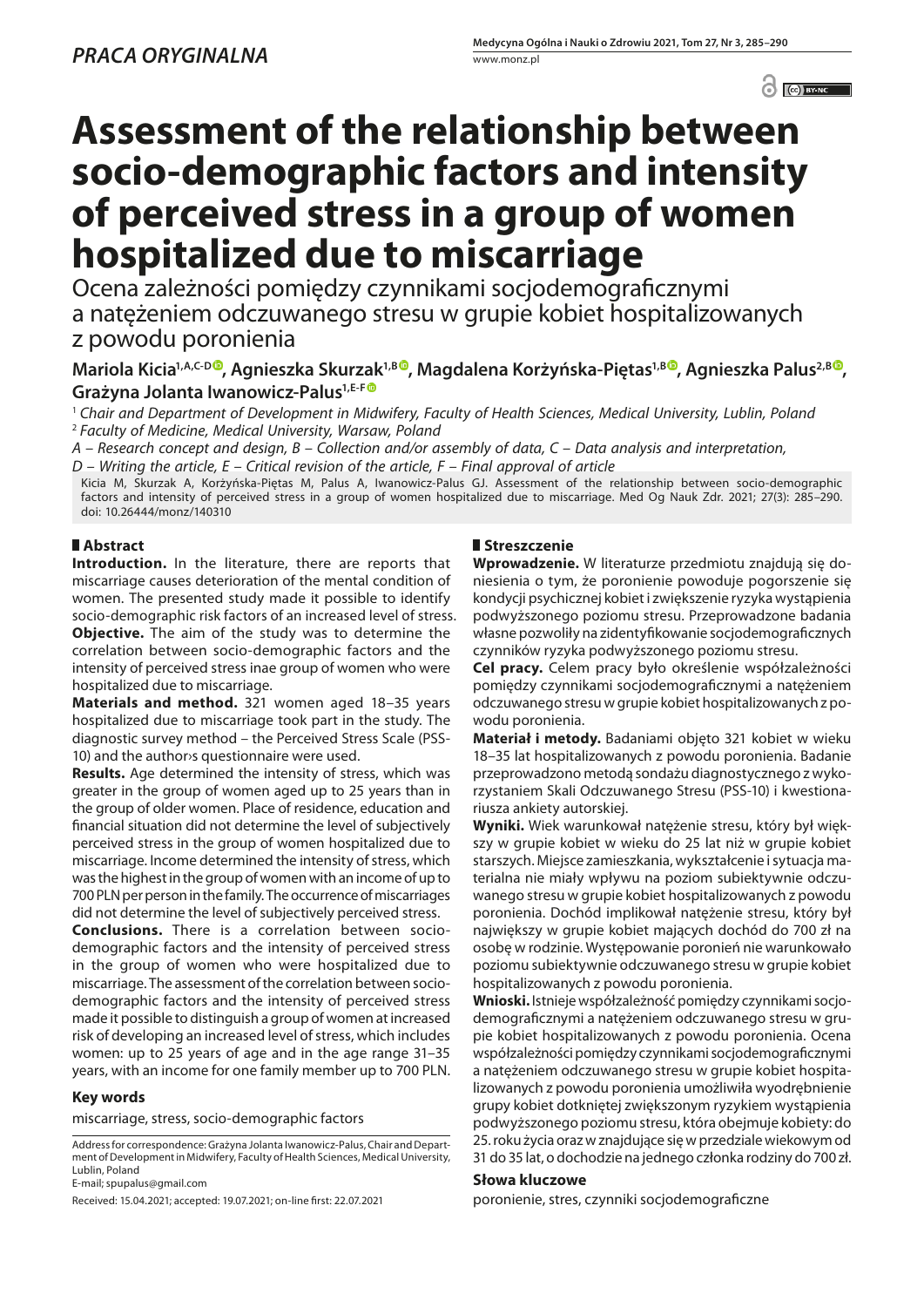#### **INTRODUCTION**

Psychological stress is classified as a civilization disease of the 21st century [1]. In the related literature it is defined as a process which involves stressful experiences and physiological and psychological responses to a difficult situation [2]. Miscarriage causes deterioration of the mental condition of women and the negative impact of which is manifested by mood disorders and an increased risk of increased stress levels. Moreover, it is also proven that pregnancy loss is one of the most traumatic experiences in a woman›s life, during which the probability of stress symptoms increased [2, 3].

Miscarriage is one of the most common early reproductive complication [2, 4, 5]. Moreover, the number of miscarriages is a growing group not only in Poland, but also worldwide. Furthermore, the opinion that miscarriages are an epidemic of the 21st century can be more often found in the literature. According to data of 2015, miscarriage occurs in 10% of all clinically recognized pregnancies, confirmed by medical history and laboratory tests [4]. Nowadays, the frequency of miscarriages is estimated at 15–20% of confirmed pregnancies and about 50% of all pregnancies [6, 7, 8]. According to the statistics, 23 million miscarriages are reported worldwide each year, which means that every minute 44 women lose their pregnancies. Moreover, it has been shown that the risk of miscarriage affects 15% of all diagnosed pregnancies. The incidence of this complication among women who have already had one miscarriage is 11%, two miscarriages – 2%, and more than three miscarriages – 0.7% [9].

According to the definition presented in 1972 by the World Health Organization (WHO), a miscarriage is the termination of pregnancy before the 22nd week of its duration, the consequence of which is the expulsion of an embryo or a foetus with a birth weight of less than 500 g from the uterine cavity [10, 11, 12]. In Poland, over 40,000 women lose their pregnancies every year for various reasons [11, 12]. About 80% of miscarriages occur before the 12th week of pregnancy. Miscarriage and its somatic and non-somatic consequences concern 1–20% of young women [11, 13, 14]. It is assumed that the risk of miscarriage increases with the age of the woman [15, 16].

Women who experience miscarriage are exposed to very strong emotions. Surprise, fear, despair, anger, regret, depression and sadness alternate in a miscarriag, and might be described as a process in which the level of some experiences intensifies and others weaken. The intensity of experienced emotions and the ways of coping with them depend on many factors which shape the final picture of a miscarriage [14, 15, 17].

A woman who experiences a miscarriage can manifest a stress load through: permanent or temporary withdrawal from interpersonal contacts, gradual or violent reactions to the situation. Disorders of mental functioning, depression and even suicidal tendencies may develop on the basis of long-lasting stress and lack of immediate professional help [16, 17, 18]. Long-term psychological effects of miscarriage may have a significant impact on women's health, may lead to anxiety and depression disorders, PTSD, and suicidal thoughts [15, 17, 18].

Stress may deteriorate the functioning of a woman in various areas of life and lead to anxiety disorders and depression. It causes various, specific and non-specific changes in the human body, both in physiological and psychological sphere.

These changes affect behaviour, ability to work, and general health. Not all symptoms appear simultaneously, they may be associated with both acute and chronic stress [18, 19, 20]. The appearance of a stress reaction is related to the action of stressors, which are described as harmful external stimuli, e.g. socio-demographic factors [20, 21, 22]. Stress-inducing stimuli, stressors, are psychological and psychosocial, physical, biological and chemical factors that disturb the natural homeostasis of the body [22, 23, 24]. The factors causing stress may be divided according their intensity and strength, impact time and controllability. Traumatic stressors, regardless of individual human abilities, may affect basic human values such as life and health and may leave a mark on the psyche [23, 25, 26].

Research in the area of the relationship between socio- -demographic factors and the intensity of perceived stress in the group of women hospitalized due to miscarriage should be considered intentional. The obtained results may help to determine the characteristics of the group of women who require special care. Moreover, the results can be used in the development of preventive actions for anxiety disorders and depression which are consequences of untreated stress. The determination of factors influencing the increase of stress in the respondents may contribute to the optimization of treatment and development of coping mechanism for the extrasomatic consequences of miscarriage [25, 27].

#### **OBJECTIVE**

The aim of the study was to assess the relationship between socio-demographic factors and the intensity of perceived stress in a group of women who were hospitalized due to miscarriage.

#### **MATERIALS AND METHOD**

321 women hospitalized due to miscarriage, aged 18–35, with no psychiatric disorders took part in the study. The research was carried out from May 2014 – December 2015 in the gynaecology departments of three hospitals in Lublin, eastern Poland. The majority of respondents were aged 26–35 (78.8%), married (78.2%), residents of provincial cities (52.0%), with higher education (66.4%), white-collar workers (56.1%), assessing their financial situation as good (57.3%), and demonstrating no previous miscarriages (57.0%).

The diagnostic survey method – the Perceived Stress Scale (PSS-10) and the author›s questionnaire were used. Statistical analysis was performed with the use of IBM SPSS Statistics (version 22).

In order to determine the relationship between the studied variables, the correlation matrix and the Pearson correlation coefficient (quantitative variables with a normal distribution) and Spearman›s rank order (non-parametric variables) were used. Statistical significance (p) was determined at the level of p <0.05 (\*); 0.01 (\*\*) and 0.001 (\*\*\*).

For quantitative variables, the arithmetic mean (M), median (Me), standard deviation (SD), skewness (A), skewness standard error (SEA), kurtosis (K), kurtosis standard error (SEk), minimum (min) and maximum (max.) were calculated. Normality plots and the Shapiro-Wilk Test were used to determine the distribution of each variable. The homogeneity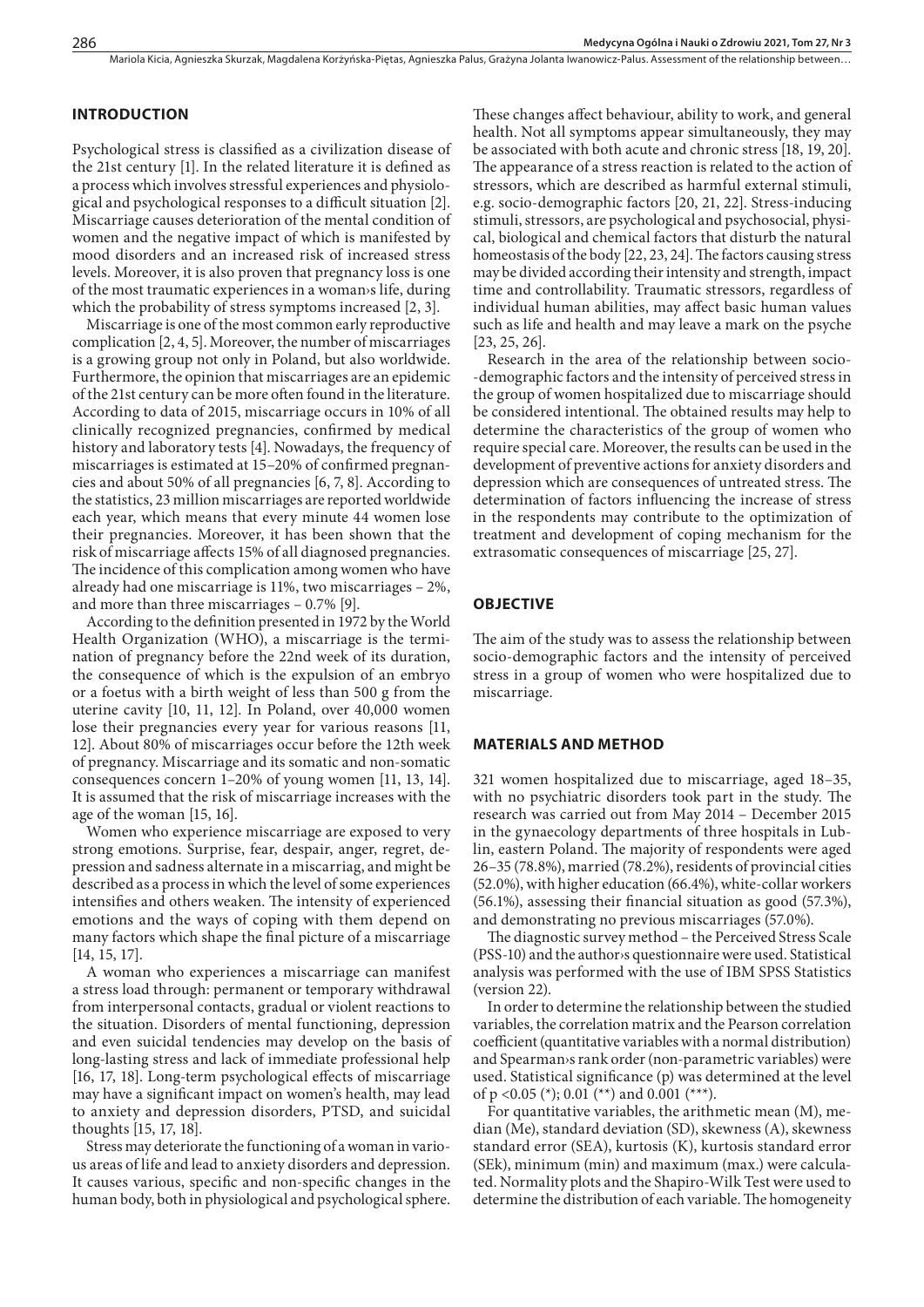Mariola Kicia, Agnieszka Skurzak, Magdalena Korżyńska-Piętas, Agnieszka Palus, Grażyna Jolanta Iwanowicz-Palus . Assessment of the relationship between…

#### **Table 1.** Socio-demographic characteristics of respondents

| Characteristics of the group      |                    | Respondents<br>n (%) |
|-----------------------------------|--------------------|----------------------|
|                                   |                    | 321 (100%)           |
|                                   | 18-20 years of age | 10(3.1)              |
|                                   | 21-25 years of age | 58 (18.1)            |
| Age                               | 26-30 years of age | 122 (38.0)           |
|                                   | 31-35 years of age | 131 (40.80           |
|                                   | Single             | 55 (17.1)            |
|                                   | Married            | 251 (78.2)           |
| Marital status                    | Widow              | 2(0.6)               |
|                                   | Divorced           | 13(4.0)              |
|                                   | Provincial city    | 167 (52.0)           |
|                                   | District city      | 49 (15.3)            |
| Place of residence                | Other city         | 13(4.0)              |
|                                   | County             | 92 (28.7)            |
|                                   | Primary            | 3(0.9)               |
|                                   | Secondary          | 67 (20.9)            |
| Education                         | Post-secondary     | 20(6.2)              |
|                                   | Bachelor           | 18 (5.6)             |
|                                   | Master             | 213 (66.4)           |
|                                   | Unemployed         | 64 (19.9)            |
|                                   | Intellectual job   | 180 (56.1)           |
| Type of work                      | Physical job       | 65 (20.2)            |
|                                   | Student            | 12 (3.7)             |
|                                   | Very good          | 47 (14.6)            |
| Subjective assessment of material | Good               | 184 (57.3)           |
| situation                         | Average            | 88 (27.4)            |
|                                   | Bad                | 2(0.6)               |
|                                   | Absence            | 183 (57.0)           |
|                                   | One                | 94 (29.3)            |
|                                   | Two                | 28 (8.7)             |
| Number of miscarriages            | Three              | 10(3.1)              |
|                                   | Four               | 4(1.2)               |
|                                   |                    |                      |

of variance in the studied groups was tested with the Levene's test. In order to determine the significance of the differentiation of the mean values of the variables in the compared groups, an analysis was performed by using the t-test for independent samples.

The study design received a positive opinion of the Bioethics Committee of the Medical University in Lublin (No. KE-0254/178/2014).

#### **RESULTS**

The mean point values on the scale of perceived stress in individual groups of women distinguished according to the place of residence were similar and amounted to 17.57 for the respondents living in provincial cities, 17.18 for the respondents living in a district city or another city, and 18.88 for women who indicated a village or a hamlet as their place of residence. Statistical analysis did not show any statistically significant differences (p> 0.05) between the mean values obtained in the compared groups.

The mean level of stress intensity among women with post-secondary and lower education was 18.40 and did not differ statistically significantly ( $p$  <0.05) from the average of 17.66 in the group of women with higher education. The mean values of the stress level, depending on the education, of women indicated the average intensity of stress in the studied group.

Statistical analysis demonstrated that education did not determine the level of subjectively perceived stress in the group of women who were hospitalized due to miscarriage.

The average level of stress intensity in women assessing their financial situation as very good / good was 17.56, and did not differ statistically significantly from the average of 18.67 in the group of women assessing their financial situation as medium or bad ( $p$  > 0.05). On the other hand, the mean in the scale of perceived stress for women with an income of up to 700 PLN was 20.06, and was significantly higher than the average of 17.19 for women with an income of 700 PLN-o 1,500 PLN, and significantly higher than the average of 17.83 for women  $(p \le 0.01)$  with an income over 1,500 PLN (p <0.05). Comparative analysis did not show any other statistically significant differences (p> 0.05) between women with an income from 700 PLN – 1,500 PLN and women with an income above 1,500 PLN (p> 0.05).

The mean point values on the scale of perceived stress in the groups of women distinguished due to past miscarriages were similar, and reached respectively to 18.01 for those who have had miscarriages in the past and 17.77 for those who have not had any previous miscarriages. Statistical analysis showed no statistically significant differences (p>0.05) between the mean values obtained in the compared groups.

#### **DISCUSSION**

Miscarriage is a traumatic experience for women and their families. Women who experience miscarriage face numerous medical and psychological consequences [8, 24, 25, 26]. The psychological consequences of miscarriage should be treated on a par with somatic and medical problems [4, 26, 30]. Studies on the quality of life demonstrated that 31% of women who had a miscarriage even one year after the event experienced a loss of sense of security and meaning in life. Mroczkowska (2011) in her study also showed that miscarriage resulted in a lower average women's quality of life compared to the average quality of life of women who had not experienced a miscarriage [30].

Our research on the relationship between socio-demographic variables and the level of subjectively perceived stress (PSS-10) showed that age statistically significantly determined the intensity of stress, which was higher in the group of women aged up to 25 years, compared to women aged 26–30, and higher in the group of women aged 31 – 35. Ślusarska et al. (2014) showed a statistically significant relationship between the level of stress and age in a group of paramedics. Older paramedics showed a higher level of stress, compared to paramedics with a shorter employment history [1]. On the other hand, Murlikiewicz and Sieroszewski (2013) and Płoch et al. (2015) did not show any statistically significant relationships between age and the intensity of stress in the group of women who were hospitalized due to miscarriage [8, 31, 32].

The analyzed data indicate that the place of residence, education and subjective assessment of the material situation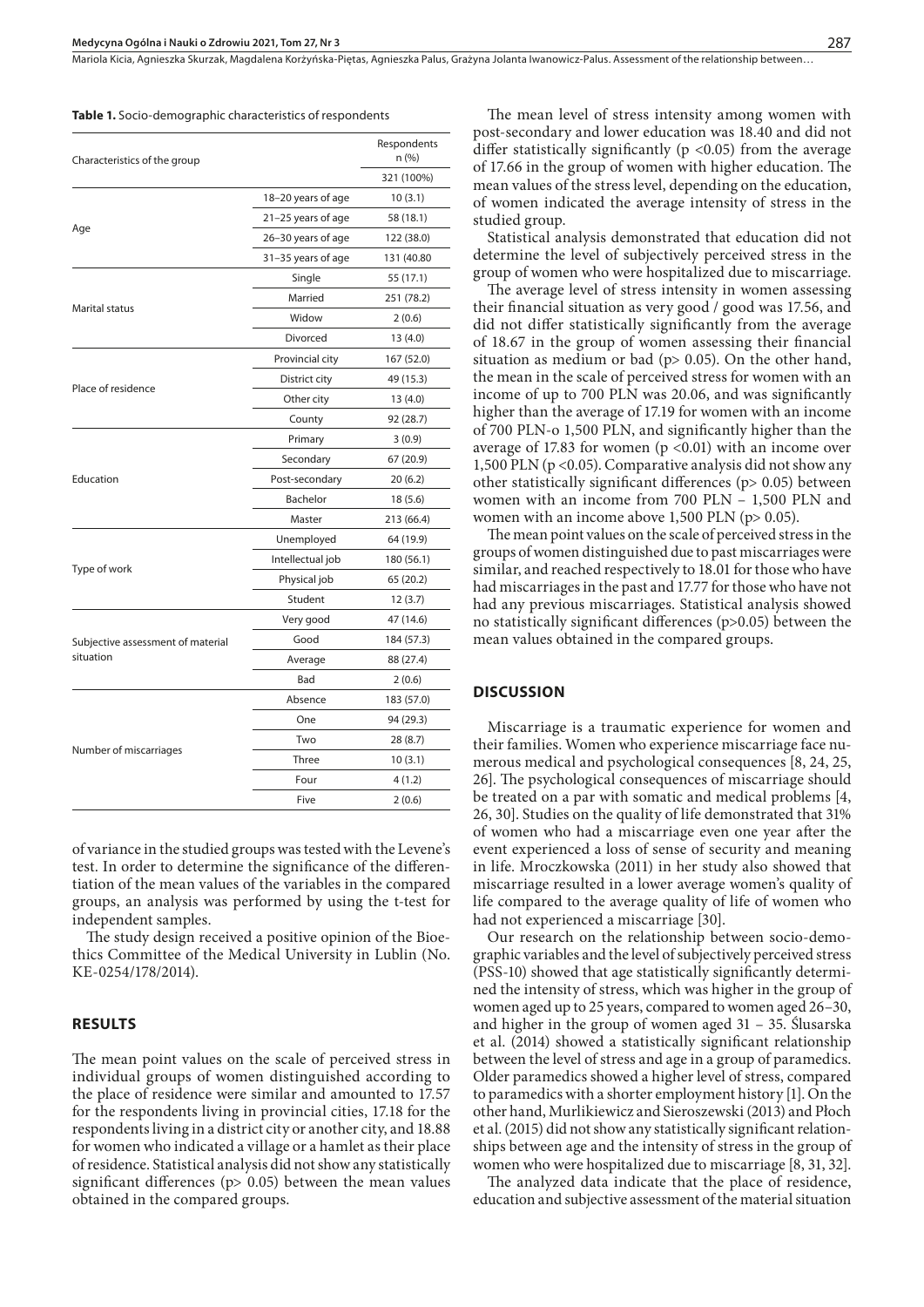Mariola Kicia, Agnieszka Skurzak, Magdalena Korżyńska-Piętas, Agnieszka Palus, Grażyna Jolanta Iwanowicz-Palus. Assessment of the relationship between...

#### **Table 2.** Mean values of scores on the perceived stress scale.

| In particular age groups                           |     |       |       |      |         |               |         |          |                |     |                             |                             |           |  |
|----------------------------------------------------|-----|-------|-------|------|---------|---------------|---------|----------|----------------|-----|-----------------------------|-----------------------------|-----------|--|
|                                                    |     |       |       |      |         |               |         |          |                |     | Significance of differences |                             |           |  |
| Age                                                | n   | M     | Me    | SD   | Α       | $SE_a$        | Κ       | $SE_{k}$ | Min            | Max |                             | t                           | p         |  |
| 25 years of age and less(I)                        | 68  | 20.22 | 20.00 | 6.22 | 0.22    | 0.29          | 0.67    | 0.57     | 5              | 38  | $I - II$                    | 3.469                       | $0.001**$ |  |
| 26-30 years of age (II)                            | 122 | 16.91 | 16.00 | 6.35 | 0.01    | 0.22          | $-0.50$ | 0.43     | $\overline{2}$ | 31  | $1 - 111$                   | 2.788                       | $0.006**$ |  |
| 31-35 years of age (III)                           | 131 | 17.54 | 18.00 | 6.53 | 0.14    | 0.21          | $-0.41$ | 0.42     | 3              | 35  | $  -   $                    | $-0.779$                    | 0.437     |  |
| depending on the place of residence of respondents |     |       |       |      |         |               |         |          |                |     |                             |                             |           |  |
| Place of residence                                 | n   | M     | Me    | SD   | Α       | $SE_{\Delta}$ | Κ       | $SE_{v}$ | Min            | Max | Significance of differences |                             |           |  |
|                                                    |     |       |       |      |         |               |         |          |                |     |                             | t                           | р         |  |
| Provincial city (I)                                | 167 | 17.57 | 17.00 | 6.32 | 0.04    | 0.19          | $-0.34$ | 0.37     | 2.00           | 34  | $I - II$                    | 0.417                       | 0.677     |  |
| District city / other city (II)                    | 62  | 17.18 | 17.50 | 6.31 | $-0.19$ | 0.30          | $-0.48$ | 0.60     | 3.00           | 31  | $1 - 111$                   | 2.788                       | 0.123     |  |
| Country(III)                                       | 92  | 18.88 | 19.00 | 6.89 | 0.26    | 0.25          | $-0.12$ | 0.50     | 3.00           | 38  | $  -   $                    | $-1.555$                    | 0.116     |  |
| depending on the education of respondents          |     |       |       |      |         |               |         |          |                |     |                             |                             |           |  |
|                                                    | n   |       |       |      |         |               |         |          |                |     |                             | Significance of differences |           |  |
| Education                                          |     | M     | Me    | SD   | Α       | $SE_{\Delta}$ | Κ       | $SE_{v}$ | Min            | Max |                             | t                           | p         |  |
| Post-secondary or lower                            | 90  | 18.40 | 19.00 | 6.36 | 0.26    | 0.25          | 0.40    | 0.50     | $\overline{2}$ | 38  |                             |                             | 0.362     |  |
| Higher                                             | 231 | 17.66 | 17.00 | 6.56 | 0.04    | 0.16          | $-0.43$ | 0.32     | $\overline{2}$ | 35  |                             | 0.913                       |           |  |

**Table 3.** Mean values of the scores on the perceived stress scale depending on the subjective assessment of the financial situation of the respondents and the income per person in the family.

| depending on subjective assessment of the financial situation of respondents |     |       |       |      |         |          |         |          |                |     |                             |                             |           |  |
|------------------------------------------------------------------------------|-----|-------|-------|------|---------|----------|---------|----------|----------------|-----|-----------------------------|-----------------------------|-----------|--|
|                                                                              |     |       |       |      |         |          |         |          |                | Max | Significance of differences |                             |           |  |
| <b>Financial situation</b>                                                   | n   | M     | Me    | SD   | Α       | $SE_{A}$ | Κ       | $SE_{v}$ | Min            |     |                             |                             | р         |  |
| Very good/good                                                               | 231 | 17.56 | 17.00 | 6.33 | 0.11    | 0.16     | $-0.29$ | 0.32     | $\overline{2}$ | 35  |                             | $-1.374$                    | 0.171     |  |
| Medium /Bad                                                                  | 90  | 18.67 | 20.00 | 6.89 | 0.02    | 0.25     | $-0.07$ | 0.50     | 2              | 38  |                             |                             |           |  |
| depending on per capita income                                               |     |       |       |      |         |          |         |          |                |     |                             |                             |           |  |
|                                                                              |     |       |       |      |         |          |         |          |                |     |                             | Significance of differences |           |  |
| per capita income                                                            | n   | M     | Me    | SD   | Α       | SE,      | K       | $SE_{v}$ | Min            | Max |                             |                             | p         |  |
| Less than 700 zł (I)                                                         | 50  | 20.06 | 20.00 | 6.41 | $-0.18$ | 0.34     | $-0.04$ | 0.66     | 3              | 34  | $\ $ -II                    | 2.689                       | $0.008**$ |  |
| I,700-1,500 zł (II)                                                          | 155 | 17.19 | 17.00 | 6.60 | 0.20    | 0.19     | $-0.01$ | 0.39     | 2              | 38  | $1 - 111$                   | 2.095                       | $0.038*$  |  |
| Above 1500 zł (III)                                                          | 116 | 17.83 | 17.00 | 6.25 | 0.08    | 0.22     | $-0.34$ | 0.45     | 3              | 34  | $II$ - $III$                | $-0.800$                    | 0.424     |  |
|                                                                              |     |       |       |      |         |          |         |          |                |     |                             |                             |           |  |

depending on the fact of previous miscarriages

|             |     |       |       |           |         |      |         | SE.<br>Min<br>Max |  |    | Significance of differences |       |
|-------------|-----|-------|-------|-----------|---------|------|---------|-------------------|--|----|-----------------------------|-------|
| Miscarriage | n   | M     | Me    | <b>SD</b> | A       | SE,  | K       |                   |  |    |                             |       |
| Yes         | 138 | 18.01 | 19.00 | 6.24      | $-0.05$ | 0.21 | $-0.33$ | 0.41              |  | 34 |                             |       |
| No          | 169 | 17.77 | 17.00 | 6.71      | 0.19    | 0.18 | $-0.14$ | 0.36              |  | 38 | 0.330                       | 0.742 |

did not influence the level of subjectively perceived stress in the group of women who were hospitalized due to miscarriage. On the other hand, Engelhard et al. (2006) showed a statistically significant relationship between the occurrence of post-traumatic stress disorder (PTSD) and the education of the surveyed women. Post-traumatic stress disorder at a higher level was observed in the group of women with a low level of education. Thus, Engelhard et al. (2006) showed that education may play a protective role against the occurrence of an increased level of PTSD [31]. The cited study results also correspond with the results obtained by Daugrdajté et al. (2015), who showed that socio-demographic factors, such as the woman's age and lower level of education, determined the occurrence of stress symptoms, mainly (PTSD). Based on reports from the literature, it can be concluded that education may play the role of a buffer against the symptoms of stress

occurring in the group of women who were hospitalized due to miscarriage [33, 34].

In the group of respondents, income determined the intensity of stress, which was the highest in the group of women with an income of up to 700 PLN in the family. No studies on the correlation between income per one family member and the level of stress intensity in the group of women hospitalized due to miscarriage were found in the literature. It is commonly known that stress is associated with the occurrence of a miscarriage. Low socio-economic status can contribute to the development of chronic stress. Therefore, there is a reasonable supposition that in the group of women with relatively low income *per capita* in the family, high levels of stress could have occurred earlier (i.e. before pregnancy) and could have influenced the course of shaping the woman>s psychosocial figure [35].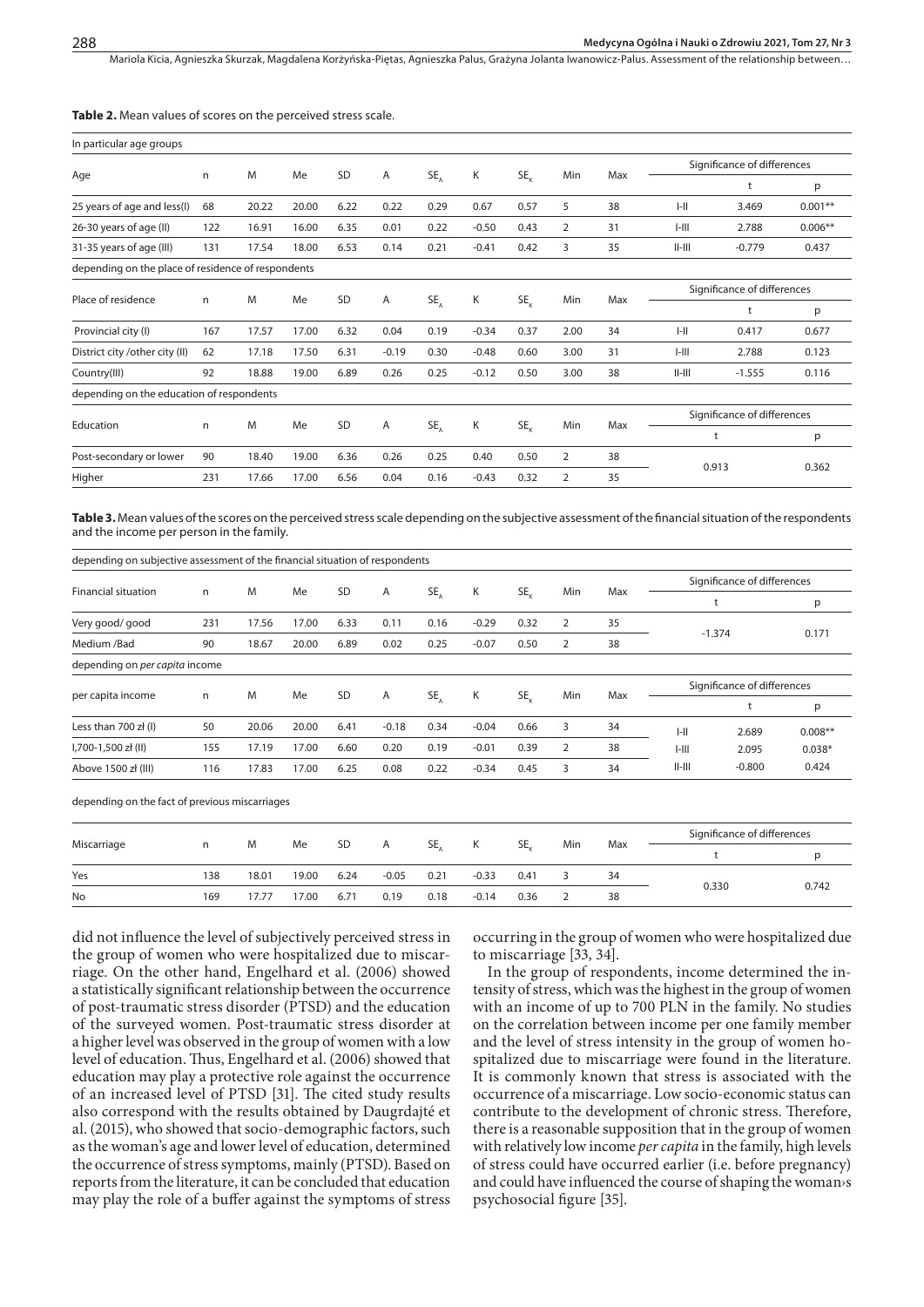The study shows that the occurrence of miscarriages in the past did not determine the level of subjectively perceived stress in the respondents group. Miscarriage is accompanied by stress, which may increase due to the necessity of hospitalization and implementation of treatment [11, 15]. The literature also includes the results of studies by Blackmore et al. (2011), which showed that the experience of miscarriage increased the level of stress and negative emotions. On the other hand, McCarthy and Tong (2015), and Nakano et al. (2013), showed that having one or more miscarriages increased the level of stress and even depressive symptoms [34, 35]. Moreover, Kong et al. (2013) observed that the highest level of stress was observed in the studied group of women in the first days after the miscarriage, and showed a downward trend with time [37].

Treppesch et al. (2015) conducted a study in a group of 921 women and showed that obstetric complications, including miscarriages, increased the level of stress, which remained high for several years [36, 38, 39]. Moreover, Bowles et al. (2006) reported that miscarriage was a risk factor for increased levels of stress. The authors claimed that unrecognized and untreated stress following a traumatic event led to the development of PTSD symptoms. According to these studies, 28% of the respondents showed symptoms of acute stress and 39% of women showed symptoms of PTSD one month after miscarriage. Additionally, Bowles et al. (2006) demonstrated that factors such as illnesses during pregnancy also contributed to increased stress levels. In turn, studies by Cheung et al. (2013) showed that women who used assisted reproductive technology and experienced a first-trimester miscarriage, experienced significantly higher levels of stress compared to women who conceived naturally. This issue was not the subject of the current study, while the results obtained by other researchers in this area may significantly contribute to the improvement of the diagnosis of women treated for miscarriage, especially exposed to long-term consequences of stress [37, 39, 40, 41].

Care for a woman who experiences a miscarriage should have a holistic character. All support components are important, i.e. psychological, spiritual / religious help, and professional medical care [7, 42, 43, 44, 45]. The attitude of the medical staff and the quality of the care provided directly affect the woman and her family, and may also affect the course of subsequent stages of mourning and significantly affect the number of symptoms of grief, depression and post- -traumatic stress disorder [44, 45, 46, 47].

In conclusion, the study has shown that age and income may contribute to the increased level of perceived stress in the group of women who were hospitalized due to miscarriage. There is a correlation between socio-demographic factors and the intensity of perceived stress in the group of women hospitalized due to miscarriage. Therefore, the results of this study indicate that special care is required in the group of respondents aged up to 25, and women in the age range 31–35, with an income below 700 PLN per family member. Providing individual psychological support in this group of women may reduce the risk of developing long-term psychological consequences of miscarriage [50, 52, 54].

#### **CONCLUSIONS**

- 1. There is a relationship between socio-demographic factors and the intensity of perceived stress in the group of women who were hospitalized due to miscarriage.
- 2.Assessment of the relationship between socio-demographic factors and intensity of the perceived stress in the group of women who were hospitalized due to miscarriage made it possible to distinguish a group of respondents at increased risk of developing an increased level of stress. The group included women aged up to 25 and in the age range from 31–35, with an income of up to 700 PLN per family member.

#### **REFERENCES**

- 1.Ślusarska B, Nowicki G, Jędrzejewicz D. Poziom odczuwanego stresu i czynniki stresogenne na stanowisku pracy ratownika medycznego. Pielęgniarstwo XXI wieku 2014; 1(46): 11–18.
- 2.Olesen ML, Graungaard AH, Husted GR. Deciding treatment for miscarriage-experiences of women and healthcare professionals. Scan J Caring Sci. 2015; 29(2): 386–394.
- 3.Pietropolli A, Bruno V, Ticconi C. Uterine blood flow indices, antinuclear autoantibodies and unexplained recurrent miscarriage. Obst Gynecol Sci. 2015; 58(6): 453–460.
- 4.Nynas J, Narang P, Kolikonda MK, Lippmann S. Depression and Anxiety Following Early Pregnancy Loss: Recommendations for Primary Care Providers. Prim Care Companion CNS Disorders 2015; 17(1): 1–6.
- 5.Ojule JD, Ogu RN. Miscarriage and Maternal Health. In Complications of Pregnancy. Intech Open 2019: 14–16.
- 6.San Lazaro Campillo I, Meaney S, McNamara K, O'Donoghue K. Psychological and support interventions to reduce levels of stress, anxiety or depression on women›s subsequent pregnancy with a history of miscarriage: an empty systematic review. Br Med J Open 2017; 7(9): 6–9.
- 7.Volgsten H, Jansson C, Svanberg AS, Darj E, Stavreus-Evers A. Longitudinal study of emotional experiences, grief and depressive symptoms in women and men after miscarriage. Midwifery 2018; 64: 23–28.
- 8.Miller SC. The Moral Meanings of Miscarriage. J Soc Philosophy 2015; 46(1): 141–157.
- 9.Quenby S, Gallos ID, Dhillon-Smith RK, Podesek M, Stephenson MD, Fisher J, et al. Miscarriage matters: the epidemiological, physical, psychological, and economic costs of early pregnancy loss. The Lancet 2021; 397: 1658–1667.
- 10.Napiórkowska-Orkisz M, Olszewska J. Rola personelu medycznego we wsparciu psychicznym kobiety i jej rodziny po przebytym poronieniu. Pielęgniarstwo Pol. 2017; 3(65): 529–536.
- 11.Djidonou A, Tchegnonsi FT, Ahouandjinou CC, Ebo BH, Bokossa CM, Degla J, Fiossi-Kpadonou É. Prevalence and Factors Associated with Anxiety and Depression in Expectant Mothers at Parakou in 2018. Open J Psychiatry 2019; 9: 235–247.
- 12.Chrzan-Dętkoś M, Walczak-Kozłowska T. Antenatal and postnatal depression – Are Polish midwives really ready for them? Midwifery 2020; 8: 9–11.
- 13.Huffman CS, Schwartz AT, Swanson KM. Couples and Miscarriage: The Influence of Gender and Reproductive Factors on the Impact of Miscarriage. Women' s Health Issues 2015; 25(5): 570–578.
- 14.Dembińska A, Wichary E. Wybrane psychospołeczne korelaty lęku przedporodowego – znaczenie dla praktyki położniczej. Selected psycho-social correlates of antenatal anxiety – and their signify cancer for obstetrics care. Sztuka Leczenia 2016; 43(1): 43–54.
- 15.Sikora K. Reakcje kobiet po stracie ciąży oraz zachowania ich partnerów. Ginekol Położnictwo 2014; 9(3): 40–55.
- 16.Ilska M, Przybyła-Basista H. Measurement of women's prenatal attitudes towards maternity and pregnancy and analysis of their predictors. Health Psychol Rep. 2014; 2(3): 176–188.
- 17.ESHRE-European Society of Human Reproduction and Embryology: Special Interest Group for Early Pregnancy RCOG-Green Top Guideline 2006: 25.
- 18.Chrzan-Dętkoś M, Kalita L. Rola wczesnej interwencji psychologicznej w profilaktyce i terapii depresji poporodowej. Psychoterapia 2019; 1(188): 47–61.